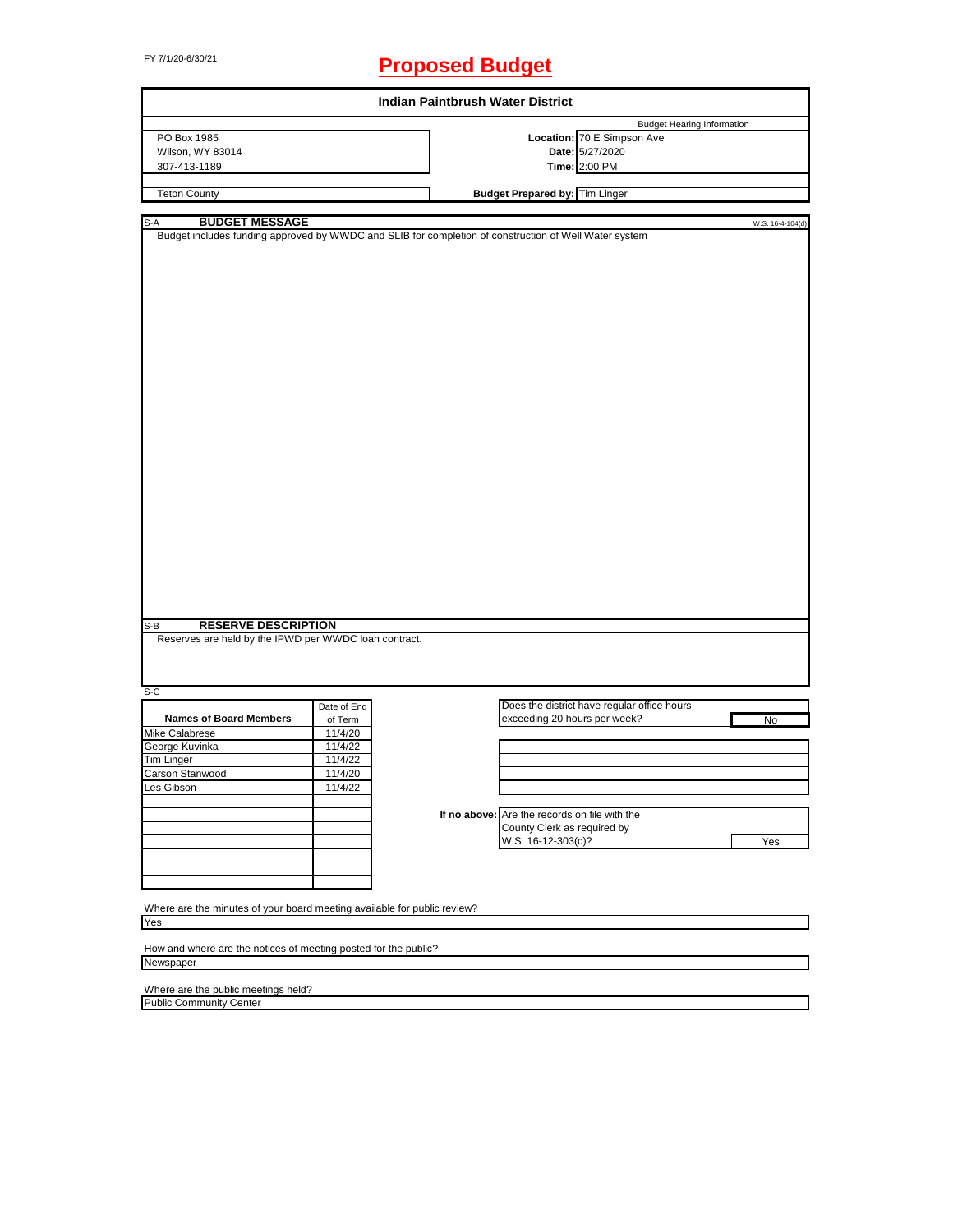### **PROPOSED BUDGET SUMMARY**

|       | <b>OVERVIEW</b>                                             | 2018-2019<br>Actual | 2019-2020<br>Estimated | 2020-2021<br>Proposed | Pending<br>Approval |
|-------|-------------------------------------------------------------|---------------------|------------------------|-----------------------|---------------------|
| $S-1$ | <b>Total Budgeted Expenditures</b>                          | \$261,452           | \$85,110               | \$176,426             |                     |
| $S-2$ | <b>Total Principal to Pay on Debt</b>                       | \$0                 | \$49,100               |                       |                     |
| $S-3$ | <b>Total Change to Restricted Funds</b>                     | \$0                 | \$0                    |                       |                     |
|       |                                                             |                     |                        |                       |                     |
| $S-4$ | <b>Total General Fund and Forecasted Revenues Available</b> | \$342,899           | \$344.545              | \$359.582             |                     |
|       |                                                             |                     |                        |                       |                     |
| $S-5$ | Amount requested from County Commissioners                  | \$70,138            | \$70,300               | \$70.300              |                     |
| $S-6$ | <b>Additional Funding Needed:</b>                           |                     |                        |                       |                     |

| <b>REVENUE SUMMARY</b> |                                                                | 2018-2019       | 2019-2020       | 2020-2021                        | Pending                                                                                                                                                                                                                                                  |
|------------------------|----------------------------------------------------------------|-----------------|-----------------|----------------------------------|----------------------------------------------------------------------------------------------------------------------------------------------------------------------------------------------------------------------------------------------------------|
|                        |                                                                | Actual          | Estimated       | Proposed                         | Approval                                                                                                                                                                                                                                                 |
|                        |                                                                |                 |                 |                                  |                                                                                                                                                                                                                                                          |
| $S-7$                  | <b>Operating Revenues</b>                                      | \$40,377        | \$41,861        | \$41,861                         | <u> Mariji (</u>                                                                                                                                                                                                                                         |
| $S-8$                  | Tax levy (From the County Treasurer)                           | \$70,138        | \$70,300        | \$70.300                         | <u>till kann</u>                                                                                                                                                                                                                                         |
| $S-9$                  | <b>Government Support</b>                                      | \$0             | \$0             | \$0                              | en de la familie de la familie de la familie de la familie de la familie de la familie de la familie de la fam<br>De la familie de la familie de la familie de la familie de la familie de la familie de la familie de la famili                         |
| $S-10$                 | <b>Grants</b>                                                  | \$0             | \$0             | \$0                              | en de la familie de la familie de la familie de la familie de la familie de la familie de la familie de la fam<br>Estatubat de la familie de la familie de la familie de la familie de la familie de la familie de la familie de                         |
| $S-11$                 | Other County Support (Not from Co. Treas.)                     | \$0             | \$0             | \$0                              | en eller<br>Michell                                                                                                                                                                                                                                      |
| $S-12$                 | <b>Miscellaneous</b>                                           | \$1.019         | \$1,019         | \$1.150                          |                                                                                                                                                                                                                                                          |
| $S-13$                 | <b>Other Forecasted Revenue</b>                                | \$0             | \$0             | \$0                              | en de la filòlogía<br>Contradición                                                                                                                                                                                                                       |
|                        |                                                                |                 |                 |                                  |                                                                                                                                                                                                                                                          |
| $S-14$                 | <b>Total Revenue</b>                                           | \$111,534       | \$113,180       | \$113,311                        | <u>Mikroellin van die ge</u>                                                                                                                                                                                                                             |
|                        | FY 7/1/20-6/30/21                                              |                 |                 | Indian Paintbrush Water District |                                                                                                                                                                                                                                                          |
|                        | <b>EXPENDITURE SUMMARY</b>                                     | 2018-2019       | 2019-2020       | 2020-2021                        | Pending                                                                                                                                                                                                                                                  |
|                        |                                                                | Actual          | Estimated       | Proposed                         | Approval                                                                                                                                                                                                                                                 |
|                        |                                                                |                 |                 |                                  |                                                                                                                                                                                                                                                          |
| $S-15$                 | <b>Capital Outlay</b>                                          | \$180,118       | \$5.000         | \$87.000                         | <u> Kalendari Se</u>                                                                                                                                                                                                                                     |
| $S-16$                 | <b>Interest and Fees On Debt</b>                               | \$0             | \$3,551         | \$0                              | en de la filòlogía<br>Tallacha                                                                                                                                                                                                                           |
| $S-17$                 | <b>Administration</b>                                          | \$11,452        | \$12,564        | \$12,731                         | <u>mana ka</u>                                                                                                                                                                                                                                           |
| $S-18$                 | <b>Operations</b>                                              | \$60,865        | \$54,539        | \$66,766                         |                                                                                                                                                                                                                                                          |
| $S-19$                 | <b>Indirect Costs</b>                                          | \$9.017         | \$9,456         | \$9.929                          | <u> Maria Ma</u>                                                                                                                                                                                                                                         |
| <b>S-20R</b>           | <b>Expenditures paid by Reserves</b>                           | \$0             | \$0             | \$0                              | en de la filosofia<br>Album de la filosofia                                                                                                                                                                                                              |
| $S-20$                 | <b>Total Expenditures</b>                                      | \$261,452       | \$85,110        | \$176,426                        | <u>Mille Martin</u>                                                                                                                                                                                                                                      |
|                        |                                                                |                 |                 |                                  |                                                                                                                                                                                                                                                          |
|                        | <b>DEBT SUMMARY</b>                                            | 2018-2019       | 2019-2020       | 2020-2021                        | Pending                                                                                                                                                                                                                                                  |
|                        |                                                                | Actual          | Estimated       | Proposed                         | Approval                                                                                                                                                                                                                                                 |
|                        |                                                                |                 |                 |                                  |                                                                                                                                                                                                                                                          |
| $S-21$                 | <b>Principal Paid on Debt</b>                                  | \$0             | \$49,100        | \$0                              | en de la familie de la familie de la familie de la familie de la familie de la familie de la familie de la fam<br>Estat de la familie de la familie de la familie de la familie de la familie de la familie de la familie de la                          |
|                        |                                                                |                 |                 |                                  |                                                                                                                                                                                                                                                          |
|                        | <b>CASH AND INVESTMENTS</b>                                    | 2018-2019       | 2019-2020       | 2020-2021                        | Pending                                                                                                                                                                                                                                                  |
|                        |                                                                | Actual          | Estimated       | Proposed                         | Approval                                                                                                                                                                                                                                                 |
|                        |                                                                |                 |                 |                                  |                                                                                                                                                                                                                                                          |
| $S-22$                 | <b>TOTAL GENERAL FUNDS</b>                                     | \$231,365       | \$231,365       | \$246,271                        | <u> Maritim Sarajan Saraja</u>                                                                                                                                                                                                                           |
|                        |                                                                |                 |                 |                                  |                                                                                                                                                                                                                                                          |
|                        | <b>Summary of Reserve Funds</b>                                |                 |                 |                                  |                                                                                                                                                                                                                                                          |
| $S-23$                 | <b>Beginning Balance in Reserve Accounts</b>                   |                 |                 |                                  |                                                                                                                                                                                                                                                          |
| $S-24$                 | a. Sinking and Debt Service Funds                              | \$53,947        | \$53,947        | \$53,947                         | <u>mana a</u>                                                                                                                                                                                                                                            |
| $S-25$                 | b. Reserves                                                    | \$0             | \$0             | \$0                              | en de la familie de la familie de la familie de la familie de la familie de la familie de la familie de la fam<br>Establece de la familie de la familie de la familie de la familie de la familie de la familie de la familie de                         |
| $S-26$                 | c. Bond Funds                                                  | \$0             | \$0             | \$0                              | W                                                                                                                                                                                                                                                        |
|                        | Total Reserves (a+b+c)                                         | \$53,947        | \$53,947        | \$53,947                         | a katika katika katika katika alikuwa na katika alikuwa na katika alikuwa na katika alikuwa na katika alikuwa<br>Katika katika katika katika katika katika katika katika katika katika katika katika katika katika katika katik                          |
| $S-27$                 | Amount to be added                                             |                 |                 |                                  |                                                                                                                                                                                                                                                          |
| $S-28$                 | a. Sinking and Debt Service Funds                              | \$0             | \$0             | \$0                              | e de la composición de la composición de la composición de la composición de la composición de la composición<br>Altre de la composición de la composición de la composición de la composición de la composición de la composic                          |
| $S-29$                 | b. Reserves                                                    | \$0             | \$0             | \$0                              |                                                                                                                                                                                                                                                          |
| $S-30$                 | c. Bond Funds                                                  | \$0             | \$0             | \$0                              |                                                                                                                                                                                                                                                          |
|                        | Total to be added (a+b+c)                                      | \$0             | \$0             | \$0                              | en de la familie de la familie de la familie de la familie de la familie de la familie de la familie de la fa<br>De la familie de la familie de la familie de la familie de la familie de la familie de la familie de la famili                          |
|                        |                                                                |                 |                 |                                  |                                                                                                                                                                                                                                                          |
| $S-31$                 | <b>Subtotal</b>                                                | \$53,947        | \$53,947        | \$53,947                         | a katalog ay na katalog asala na katalog asala na katalog asala na katalog asala na katalog asala na katalog a<br>Manazarta                                                                                                                              |
|                        |                                                                |                 |                 |                                  |                                                                                                                                                                                                                                                          |
| $S-32$<br>$S-33$       | Less Total to be spent<br>TOTAL RESERVES AT END OF FISCAL YEAR | \$0<br>\$53,947 | \$0<br>\$53,947 | \$0<br>\$53,947                  | en de la familie de la familie de la familie de la familie de la familie de la familie de la familie de la fa<br>Constitution de la familie de la familie de la familie de la familie de la familie de la familie de la familie<br><u>ti kalendari k</u> |

*End of Summary*

*Budget Officer / District Official (if not same as "Submitted by")*

Wilson, WY 83014 **DISTRICT ADDRESS:** PO Box 1985 **PREPARED BY:** Tim Linger

Date adopted by Special District

**DISTRICT PHONE:** 307-413-1189

1/23/19 *Form approved by Wyoming Department of Audit, Public Funds Division Prepared in compliance with the Uniform Municipal Fiscal Procedures Act (W.S. 16-4-101 through 124) as it applies.*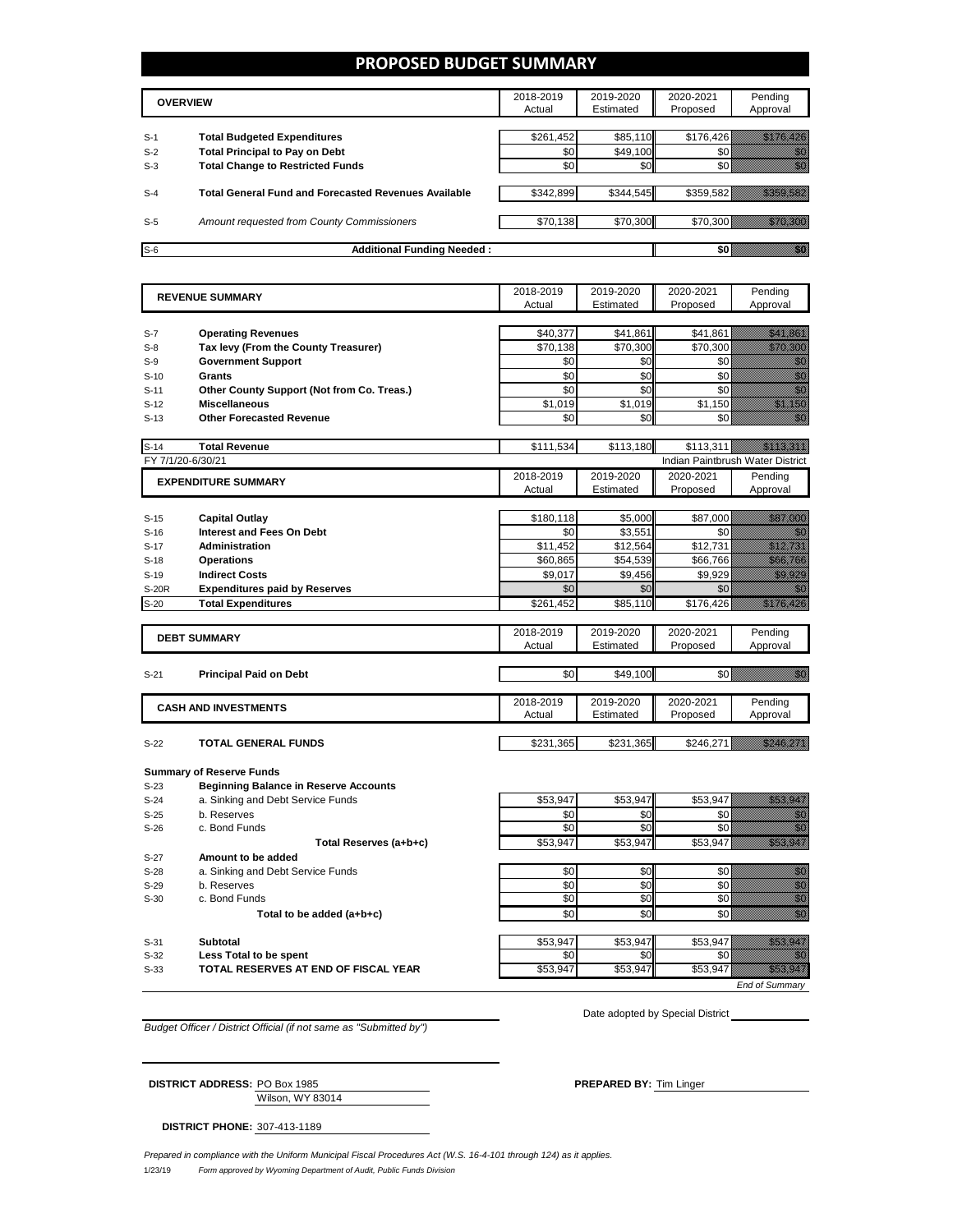# **Proposed Budget**

|           | Indian Paintbrush Water District               |                 |           | <b>FYE</b>      | 6/30/2021                                                                                                                                                                                                                      |
|-----------|------------------------------------------------|-----------------|-----------|-----------------|--------------------------------------------------------------------------------------------------------------------------------------------------------------------------------------------------------------------------------|
|           | <b>NAME OF DISTRICT/BOARD</b>                  |                 |           |                 |                                                                                                                                                                                                                                |
|           |                                                |                 |           |                 |                                                                                                                                                                                                                                |
|           | PROPERTY TAXES AND ASSESSMENTS                 |                 |           |                 |                                                                                                                                                                                                                                |
|           |                                                |                 |           |                 |                                                                                                                                                                                                                                |
|           |                                                | 2018-2019       | 2019-2020 | 2020-2021       | Pending                                                                                                                                                                                                                        |
|           |                                                | Actual          | Estimated | Proposed        | Approval                                                                                                                                                                                                                       |
| $R-1$     | <b>Property Taxes and Assessments Received</b> |                 |           |                 |                                                                                                                                                                                                                                |
| $R-1.1$   | Tax Levy (From the County Treasurer)           | \$70,138        | \$70,300  | \$70,300        | <u>e de la construcción de la construcción de la construcción de la construcción de la construcción de la constru</u>                                                                                                          |
| $R-1.2$   | <b>Other County Support</b>                    |                 |           |                 |                                                                                                                                                                                                                                |
|           | <b>FORECASTED REVENUE</b>                      |                 |           |                 |                                                                                                                                                                                                                                |
|           |                                                |                 |           |                 |                                                                                                                                                                                                                                |
|           |                                                | 2018-2019       | 2019-2020 | 2020-2021       | Pending                                                                                                                                                                                                                        |
|           |                                                | Actual          | Estimated | Proposed        | Approval                                                                                                                                                                                                                       |
| $R-2$     | <b>Revenues from Other Governments</b>         |                 |           |                 |                                                                                                                                                                                                                                |
| $R-2.1$   | State Aid                                      |                 |           |                 |                                                                                                                                                                                                                                |
| $R-2.2$   | Additional County Aid (non-treasurer)          |                 |           |                 |                                                                                                                                                                                                                                |
| $R - 2.3$ | City (or Town) Aid                             |                 |           |                 |                                                                                                                                                                                                                                |
| $R-2.4$   | Other (Specify)                                |                 |           |                 |                                                                                                                                                                                                                                |
| $R-2.5$   | <b>Total Government Support</b>                | \$0             | \$0       | \$0             | en de la familie de la familie de la familie de la familie de la familie de la familie de la familie de la fa<br>Espainia                                                                                                      |
| $R-3$     | <b>Operating Revenues</b>                      |                 |           |                 |                                                                                                                                                                                                                                |
| $R - 3.1$ | <b>Customer Charges</b>                        | \$40,377        | \$41,861  | \$41,861        | <u> Karl Till Stock</u>                                                                                                                                                                                                        |
| $R - 3.2$ | Sales of Goods or Services                     |                 |           |                 |                                                                                                                                                                                                                                |
| $R - 3.3$ | <b>Other Assessments</b>                       |                 |           |                 |                                                                                                                                                                                                                                |
| $R - 3.4$ | <b>Total Operating Revenues</b>                | \$40,377        | \$41,861  | \$41,861        | <u>tik kalendari sebagai per</u>                                                                                                                                                                                               |
| $R-4$     | Grants                                         |                 |           |                 |                                                                                                                                                                                                                                |
| $R - 4.1$ | <b>Direct Federal Grants</b>                   |                 |           |                 |                                                                                                                                                                                                                                |
| $R - 4.2$ | <b>Federal Grants thru State Agencies</b>      |                 |           |                 |                                                                                                                                                                                                                                |
| $R - 4.3$ | <b>Grants from State Agencies</b>              |                 |           |                 |                                                                                                                                                                                                                                |
| $R - 4.4$ | <b>Total Grants</b>                            | \$0             | \$0       | \$0             | en de la filosofia<br>Maria de la filosofia                                                                                                                                                                                    |
| $R-5$     | <b>Miscellaneous Revenue</b>                   |                 |           |                 |                                                                                                                                                                                                                                |
| $R - 5.1$ | Interest                                       | \$1,019         | \$1,019   | \$1,150         | <u>tik kara</u>                                                                                                                                                                                                                |
| $R-5.2$   | Other: Specify                                 |                 |           |                 |                                                                                                                                                                                                                                |
| $R-5.3$   | Other: Additional                              |                 |           |                 |                                                                                                                                                                                                                                |
| $R-5.4$   | <b>Total Miscellaneous</b>                     | \$1,019         | \$1,019   | \$1,150         | <u>tik ka</u>                                                                                                                                                                                                                  |
| $R - 5.5$ | <b>Total Forecasted Revenue</b>                | \$41,396        | \$42,880  | \$43,011        | <u> Karl Sara</u>                                                                                                                                                                                                              |
| $R-6$     | <b>Other Forecasted Revenue</b>                |                 |           |                 |                                                                                                                                                                                                                                |
| $R - 6.1$ | a. Other past due-as estimated by Co. Treas.   |                 |           |                 |                                                                                                                                                                                                                                |
| $R-6.2$   | b. Other forecasted revenue (specify):         |                 |           |                 |                                                                                                                                                                                                                                |
| $R-6.3$   |                                                |                 |           |                 |                                                                                                                                                                                                                                |
| $R-6.4$   |                                                |                 |           |                 |                                                                                                                                                                                                                                |
| $R-6.5$   |                                                |                 |           |                 |                                                                                                                                                                                                                                |
| $R-6.6$   | Total Other Forecasted Revenue (a+b)           | $\overline{60}$ | \$0       | $\overline{60}$ | en de la familie de la familie de la familie de la familie de la familie de la familie de la familie de la fa<br>Concello de la familie de la familie de la familie de la familie de la familie de la familie de la familie de |
|           |                                                |                 |           |                 |                                                                                                                                                                                                                                |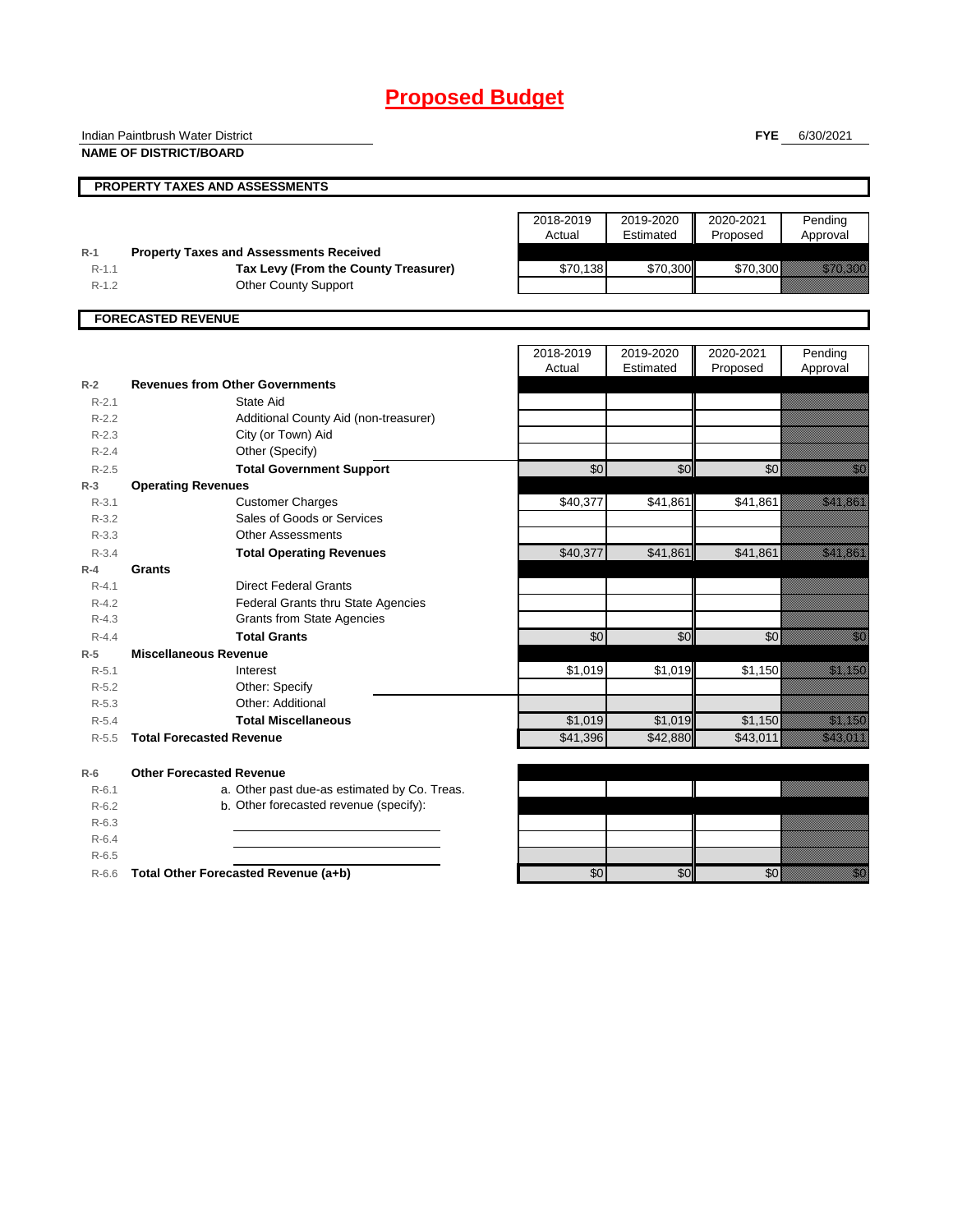## **CAPITAL OUTLAY BUDGET**

| $E-1$   | <b>Capital Outlay</b>       |                         |
|---------|-----------------------------|-------------------------|
| $F-11$  |                             | <b>Real Property</b>    |
| $F-12$  |                             | Vehicles                |
| $F-1.3$ |                             | <b>Office Equipment</b> |
| $F-14$  |                             | Other (Specify)         |
| $F-1.5$ |                             |                         |
| $F-16$  |                             |                         |
| $F-17$  |                             |                         |
| $F-1.8$ | <b>TOTAL CAPITAL OUTLAY</b> |                         |

|           |                             |                      | 2018-2019 | 2019-2020 | 2020-2021 | Pending                                                                                                        |
|-----------|-----------------------------|----------------------|-----------|-----------|-----------|----------------------------------------------------------------------------------------------------------------|
|           |                             |                      | Actual    | Estimated | Proposed  | Approval                                                                                                       |
|           | <b>Capital Outlay</b>       |                      |           |           |           |                                                                                                                |
| $E - 1.1$ |                             | <b>Real Property</b> | \$180,118 | \$5,000   | \$87,000  | <u> Kalifornia (h. 1888).</u>                                                                                  |
| $E - 1.2$ |                             | Vehicles             |           |           |           |                                                                                                                |
| $E-1.3$   |                             | Office Equipment     |           |           |           |                                                                                                                |
| $E - 1.4$ |                             | Other (Specify)      |           |           |           |                                                                                                                |
| $E-1.5$   |                             |                      |           |           |           |                                                                                                                |
| $E-1.6$   |                             |                      |           |           |           |                                                                                                                |
| $E - 1.7$ |                             |                      |           |           |           |                                                                                                                |
| $E-1.8$   | <b>TOTAL CAPITAL OUTLAY</b> |                      | \$180,118 | \$5,000   | \$87,000  | a a chuid ann an chuid an chuid an chuid ann an chuid an chuid an chuid ann an chuid ann an chuid ann an chuid |

### **ADMINISTRATION BUDGET**

| $E-2$     | <b>Personnel Services</b>            |
|-----------|--------------------------------------|
| $E - 2.1$ | Administrator                        |
| $E - 2.2$ | Secretary                            |
| $E - 2.3$ | Clerical                             |
| $E - 2.4$ | Other (Specify)                      |
| $E - 2.5$ |                                      |
| $E - 2.6$ |                                      |
| $E - 2.7$ |                                      |
| $E-3$     | <b>Board Expenses</b>                |
| $E - 3.1$ | Travel                               |
| $E - 3.2$ | Mileage                              |
| $E - 3.3$ | Other (Specify)                      |
| $E - 3.4$ | Meetings                             |
| $E - 3.5$ | Advertising                          |
| $E - 3.6$ |                                      |
| $E-4$     | <b>Contractual Services</b>          |
| $E - 4.1$ | Legal                                |
| $E - 4.2$ | Accounting/Auditing                  |
| $E - 4.3$ | Other (Specify)                      |
| $E-4.4$   |                                      |
| $E - 4.5$ |                                      |
| $E - 4.6$ |                                      |
| $E-5$     | <b>Other Administrative Expenses</b> |
| $E - 5.1$ | <b>Office Supplies</b>               |
| $E - 5.2$ | Office equipment, rent & repair      |
| $E - 5.3$ | Education                            |
| $E - 5.4$ | Registrations                        |
| $E - 5.5$ | Other (Specify)                      |
| $E - 5.6$ |                                      |
| $E - 5.7$ |                                      |
| $E - 5.8$ |                                      |
| $E-6$     | <b>TOTAL ADMINISTRATION</b>          |

|           |                                      | 2018-2019<br>Actual | 2019-2020<br>Estimated | 2020-2021<br>Proposed | Pending<br>Approval   |
|-----------|--------------------------------------|---------------------|------------------------|-----------------------|-----------------------|
| Ž         | <b>Personnel Services</b>            |                     |                        |                       |                       |
| $E - 2.1$ | Administrator                        |                     |                        |                       |                       |
| $E - 2.2$ | Secretary                            |                     |                        |                       |                       |
| $E - 2.3$ | Clerical                             |                     |                        |                       |                       |
| $E - 2.4$ | Other (Specify)                      |                     |                        |                       |                       |
| $E-2.5$   |                                      |                     |                        |                       |                       |
| $E - 2.6$ |                                      |                     |                        |                       |                       |
| $E - 2.7$ |                                      |                     |                        |                       |                       |
| š         | <b>Board Expenses</b>                |                     |                        |                       |                       |
| $E - 3.1$ | Travel                               |                     |                        |                       |                       |
| $E - 3.2$ | Mileage                              |                     |                        |                       |                       |
| $E - 3.3$ | Other (Specify)                      |                     |                        |                       |                       |
| $E - 3.4$ | Meetings                             | \$0                 | \$1,500                | \$1,500               | <u> Kalèndher Ka</u>  |
| $E - 3.5$ | Advertising                          | \$206               | \$206                  | \$206                 | <u>till fram</u>      |
| $E - 3.6$ |                                      |                     |                        |                       |                       |
| ı.        | <b>Contractual Services</b>          |                     |                        |                       |                       |
| $E - 4.1$ | Legal                                | \$433               | \$468                  | \$200                 | <u> Killistoria (</u> |
| $E - 4.2$ | Accounting/Auditing                  | \$10,470            | $\overline{$}10,000$   | \$10,500              | <u> Karl Sara</u>     |
| $E - 4.3$ | Other (Specify)                      |                     |                        |                       |                       |
| $E - 4.4$ |                                      |                     |                        |                       |                       |
| $E-4.5$   |                                      |                     |                        |                       |                       |
| $E - 4.6$ |                                      |                     |                        |                       |                       |
| 5         | <b>Other Administrative Expenses</b> |                     |                        |                       |                       |
| $E - 5.1$ | <b>Office Supplies</b>               | \$343               | \$390                  | \$325                 | <u>tik ku</u>         |
| $E - 5.2$ | Office equipment, rent & repair      |                     |                        |                       |                       |
| $E - 5.3$ | Education                            |                     |                        |                       |                       |
| $E - 5.4$ | Registrations                        |                     |                        |                       |                       |
| $E - 5.5$ | Other (Specify)                      |                     |                        |                       |                       |
| $E - 5.6$ |                                      |                     |                        |                       |                       |
| $E - 5.7$ |                                      |                     |                        |                       |                       |
| $E - 5.8$ |                                      |                     |                        |                       |                       |
| ì         | <b>TOTAL ADMINISTRATION</b>          | \$11,452            | \$12,564               | \$12,731              | <u> Kalèndher Ka</u>  |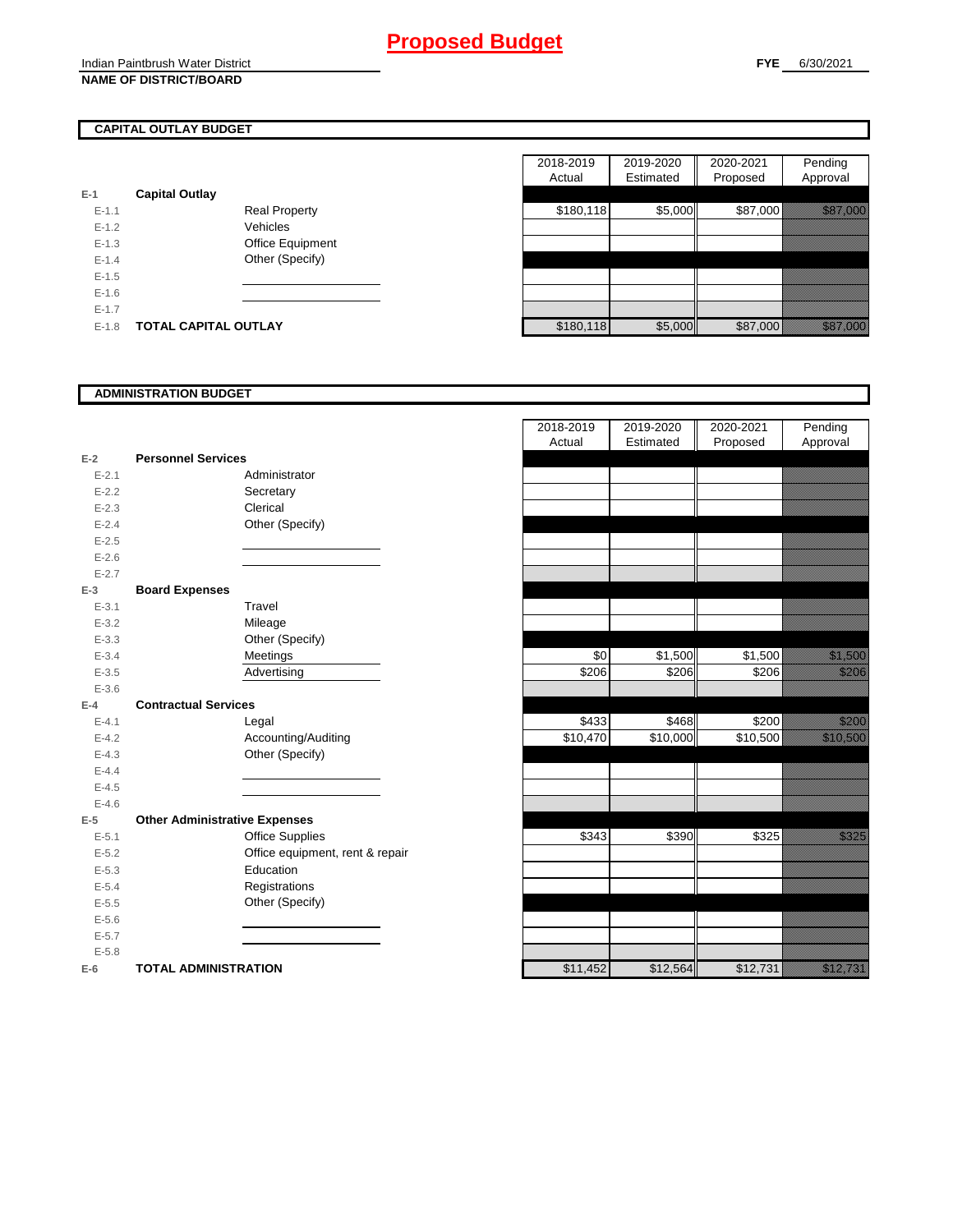# **Proposed Budget**

Indian Paintbrush Water District

## **FYE** 6/30/2021

## **OPERATIONS BUDGET**

|           |                                        | Actual   | Estimated | Proposed | Approval                                                                                                                                                                                                                        |
|-----------|----------------------------------------|----------|-----------|----------|---------------------------------------------------------------------------------------------------------------------------------------------------------------------------------------------------------------------------------|
| $E-7$     | <b>Personnel Services</b>              |          |           |          |                                                                                                                                                                                                                                 |
| $E - 7.1$ | Wages--Operations                      |          |           |          |                                                                                                                                                                                                                                 |
| $E - 7.2$ | <b>Service Contracts</b>               |          |           |          |                                                                                                                                                                                                                                 |
| $E - 7.3$ | Other (Specify)                        |          |           |          |                                                                                                                                                                                                                                 |
| $E - 7.4$ |                                        |          |           |          |                                                                                                                                                                                                                                 |
| $E - 7.5$ |                                        |          |           |          |                                                                                                                                                                                                                                 |
| $E - 7.6$ |                                        |          |           |          |                                                                                                                                                                                                                                 |
| $E-8$     | <b>Travel</b>                          |          |           |          |                                                                                                                                                                                                                                 |
| $E - 8.1$ | Mileage                                |          |           |          |                                                                                                                                                                                                                                 |
| $E - 8.2$ | Other (Specify)                        |          |           |          |                                                                                                                                                                                                                                 |
| $E - 8.3$ |                                        |          |           |          |                                                                                                                                                                                                                                 |
| $E - 8.4$ |                                        |          |           |          |                                                                                                                                                                                                                                 |
| $E - 8.5$ |                                        |          |           |          |                                                                                                                                                                                                                                 |
| $E-9$     | <b>Operating supplies (List)</b>       |          |           |          |                                                                                                                                                                                                                                 |
| $E-9.1$   | <b>Utilities</b>                       | \$6,301  | \$6,007   | \$6,050  |                                                                                                                                                                                                                                 |
| $E-9.2$   | <b>Operating Supplies</b>              | \$25,829 | \$27,120  | \$28,476 | <u>tika kuningan di kacamatan di kacamatan di kacamatan di kacamatan di kacamatan di kacamatan di kacamatan di k</u>                                                                                                            |
| $E - 9.3$ | Repair & Maintenance                   | \$14,323 | \$5,243   | \$16,500 | <u>in Marija Saraja</u>                                                                                                                                                                                                         |
| $E - 9.4$ |                                        |          |           |          |                                                                                                                                                                                                                                 |
| $E - 9.5$ |                                        |          |           |          |                                                                                                                                                                                                                                 |
| $E-10$    | <b>Program Services (List)</b>         |          |           |          |                                                                                                                                                                                                                                 |
| $E-10.1$  |                                        |          |           |          |                                                                                                                                                                                                                                 |
| $E-10.2$  |                                        |          |           |          |                                                                                                                                                                                                                                 |
| $E-10.3$  |                                        |          |           |          |                                                                                                                                                                                                                                 |
| $E-10.4$  |                                        |          |           |          |                                                                                                                                                                                                                                 |
| $E-10.5$  |                                        |          |           |          |                                                                                                                                                                                                                                 |
| $E-11$    | <b>Contractual Arrangements (List)</b> |          |           |          |                                                                                                                                                                                                                                 |
| $E-11.1$  | Clearwater                             | \$14,173 | \$15,929  | \$15,500 | a katalunggal katalunggal sa katalunggal katalunggal sa katalunggal sa katalunggal sa katalunggal sa katalung<br>Katalunggal sa katalunggal sa katalunggal sa katalunggal sa katalunggal sa katalunggal sa katalunggal sa katal |
| $E-11.2$  | <b>Teton Co Environmental</b>          | \$240    | \$240     | \$240    | <u>i ka</u>                                                                                                                                                                                                                     |
| $E-11.3$  |                                        |          |           |          |                                                                                                                                                                                                                                 |
| $E-11.4$  |                                        |          |           |          |                                                                                                                                                                                                                                 |
| $E-11.5$  |                                        |          |           |          |                                                                                                                                                                                                                                 |
| $E-12$    | <b>Other operations (Specify)</b>      |          |           |          |                                                                                                                                                                                                                                 |
| $E-12.1$  |                                        |          |           |          |                                                                                                                                                                                                                                 |
| $E-12.2$  |                                        |          |           |          |                                                                                                                                                                                                                                 |
| $E-12.3$  |                                        |          |           |          |                                                                                                                                                                                                                                 |
| $E-12.4$  |                                        |          |           |          |                                                                                                                                                                                                                                 |
| $E-12.5$  |                                        |          |           |          |                                                                                                                                                                                                                                 |
| $E-13$    | <b>TOTAL OPERATIONS</b>                | \$60,865 | \$54,539  | \$66,766 | a katika katika katika katika ali                                                                                                                                                                                               |

|                |                                        | 2018-2019<br>Actual | 2019-2020<br>Estimated | 2020-2021<br>Proposed | Pending<br>Approval                                                                                                  |
|----------------|----------------------------------------|---------------------|------------------------|-----------------------|----------------------------------------------------------------------------------------------------------------------|
| $\overline{7}$ | <b>Personnel Services</b>              |                     |                        |                       |                                                                                                                      |
| $E - 7.1$      | Wages--Operations                      |                     |                        |                       |                                                                                                                      |
| $E - 7.2$      | <b>Service Contracts</b>               |                     |                        |                       |                                                                                                                      |
| $E - 7.3$      | Other (Specify)                        |                     |                        |                       |                                                                                                                      |
| $E - 7.4$      |                                        |                     |                        |                       |                                                                                                                      |
| $E - 7.5$      |                                        |                     |                        |                       |                                                                                                                      |
| $E - 7.6$      |                                        |                     |                        |                       |                                                                                                                      |
| 8              | <b>Travel</b>                          |                     |                        |                       |                                                                                                                      |
| $E - 8.1$      | Mileage                                |                     |                        |                       |                                                                                                                      |
| $E - 8.2$      | Other (Specify)                        |                     |                        |                       |                                                                                                                      |
| $E - 8.3$      |                                        |                     |                        |                       |                                                                                                                      |
| $E - 8.4$      |                                        |                     |                        |                       |                                                                                                                      |
| $E - 8.5$      |                                        |                     |                        |                       |                                                                                                                      |
| 9              | <b>Operating supplies (List)</b>       |                     |                        |                       |                                                                                                                      |
| $E - 9.1$      | <b>Utilities</b>                       | \$6,301             | \$6,007                | \$6,050               | <u>tionalisti</u>                                                                                                    |
| $E-9.2$        | <b>Operating Supplies</b>              | \$25,829            | \$27,120               | \$28,476              | <u>till for the first state</u>                                                                                      |
| $E - 9.3$      | Repair & Maintenance                   | \$14,323            | \$5,243                | \$16,500              | <u>e di seria di seria di seria di seria di seria di seria di seria di seria di seria di seria di seria di seria</u> |
| $E - 9.4$      |                                        |                     |                        |                       |                                                                                                                      |
| $E - 9.5$      |                                        |                     |                        |                       |                                                                                                                      |
| $10^{\circ}$   | <b>Program Services (List)</b>         |                     |                        |                       |                                                                                                                      |
| $E-10.1$       |                                        |                     |                        |                       |                                                                                                                      |
| $E-10.2$       |                                        |                     |                        |                       |                                                                                                                      |
| $E-10.3$       |                                        |                     |                        |                       |                                                                                                                      |
| $E-10.4$       |                                        |                     |                        |                       |                                                                                                                      |
| $E-10.5$       |                                        |                     |                        |                       |                                                                                                                      |
| $-11$          | <b>Contractual Arrangements (List)</b> |                     |                        |                       |                                                                                                                      |
| $E-11.1$       | Clearwater                             | \$14,173            | \$15,929               | \$15,500              | <u> Karl Sara</u>                                                                                                    |
| $E-11.2$       | Teton Co Environmental                 | \$240               | \$240                  | \$240                 | <u>till fra</u>                                                                                                      |
| $E-11.3$       |                                        |                     |                        |                       |                                                                                                                      |
| $E-11.4$       |                                        |                     |                        |                       |                                                                                                                      |
| $E-11.5$       |                                        |                     |                        |                       |                                                                                                                      |
| 12             | <b>Other operations (Specify)</b>      |                     |                        |                       |                                                                                                                      |
| $E-12.1$       |                                        |                     |                        |                       |                                                                                                                      |
| $E-12.2$       |                                        |                     |                        |                       |                                                                                                                      |
| $E-12.3$       |                                        |                     |                        |                       |                                                                                                                      |
| $E-12.4$       |                                        |                     |                        |                       |                                                                                                                      |
| $E-12.5$       |                                        |                     |                        |                       |                                                                                                                      |
| 13             | TOTAL OPERATIONS                       | $RAO$ $865$         | \$54539                | 386.766               | <u>ta kalendari k</u>                                                                                                |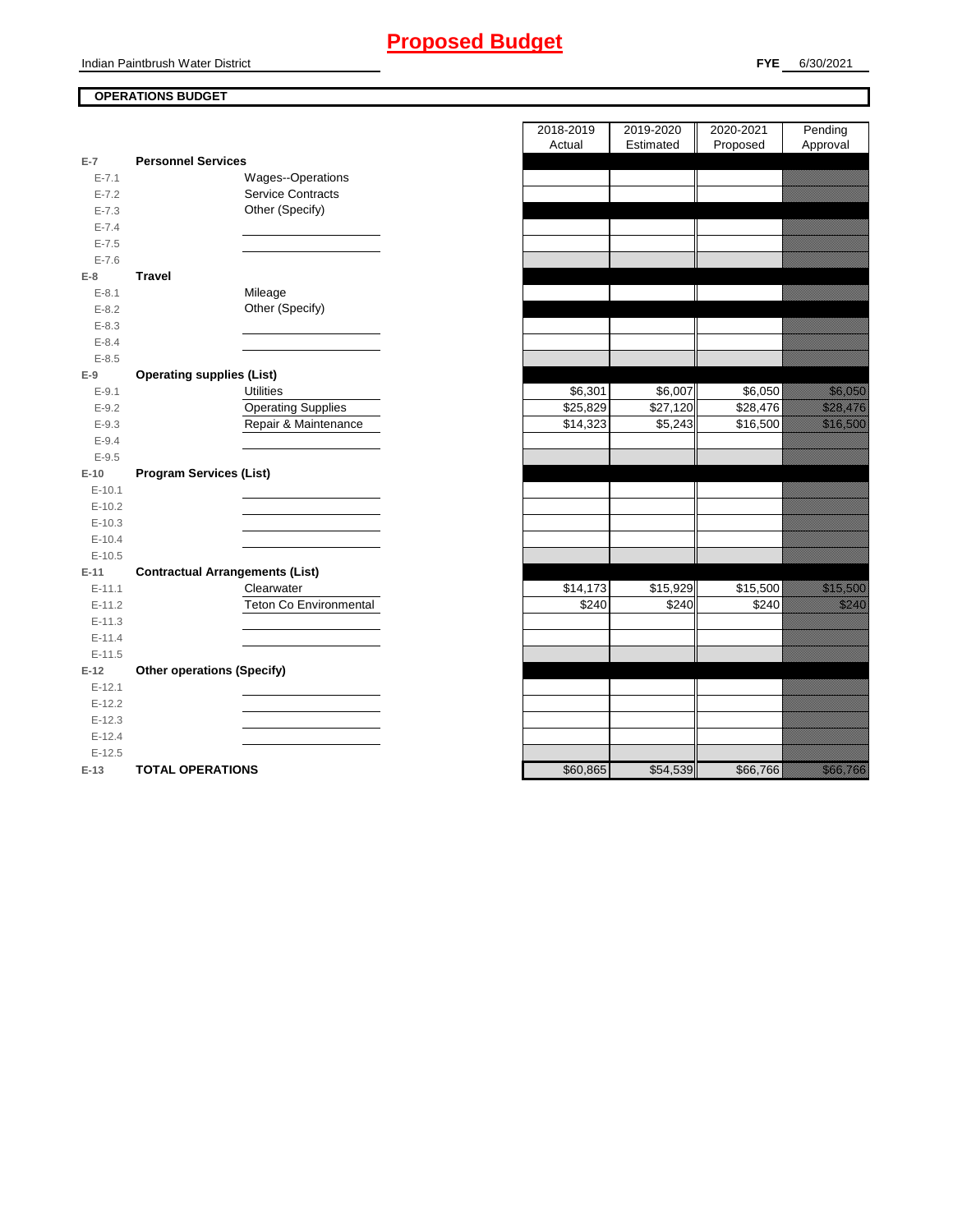# **Proposed Budget**

### **INDIRECT COSTS BUDGET**

| $E-14$   | Insurance                   |                              |
|----------|-----------------------------|------------------------------|
| $F-141$  |                             | Liability                    |
| $F-142$  |                             | Buildings and vehicles       |
| $E-14.3$ |                             | Equipment                    |
| $E-14.4$ |                             | Other (Specify)              |
| $E-14.5$ |                             |                              |
| $E-14.6$ |                             |                              |
| $F-147$  |                             |                              |
| $E-15$   | Indirect payroll costs:     |                              |
| $E-15.1$ |                             | FICA (Social Security) taxes |
| $E-15.2$ |                             | <b>Workers Compensation</b>  |
| $E-15.3$ |                             | <b>Unemployment Taxes</b>    |
| $E-15.4$ |                             | Retirement                   |
| $E-15.5$ |                             | Health Insurance             |
| $E-15.6$ |                             | Other (Specify)              |
| $E-15.7$ |                             |                              |
| $E-15.8$ |                             |                              |
| $E-15.9$ |                             |                              |
|          |                             |                              |
| $E-17$   | <b>TOTAL INDIRECT COSTS</b> |                              |

|          |                             |                              | 2018-2019 | 2019-2020 | 2020-2021 | Pending                        |
|----------|-----------------------------|------------------------------|-----------|-----------|-----------|--------------------------------|
|          |                             |                              | Actual    | Estimated | Proposed  | Approval                       |
| 14       | Insurance                   |                              |           |           |           |                                |
| $E-14.1$ |                             | Liability                    | \$9,017   | \$9,456   | \$9,929   | <u>in Marija Santan Saraja</u> |
| $E-14.2$ |                             | Buildings and vehicles       |           |           |           |                                |
| $E-14.3$ |                             | Equipment                    |           |           |           |                                |
| $E-14.4$ |                             | Other (Specify)              |           |           |           |                                |
| $E-14.5$ |                             |                              |           |           |           |                                |
| $E-14.6$ |                             |                              |           |           |           |                                |
| $E-14.7$ |                             |                              |           |           |           |                                |
| 15       | Indirect payroll costs:     |                              |           |           |           |                                |
| $E-15.1$ |                             | FICA (Social Security) taxes |           |           |           |                                |
| $E-15.2$ |                             | <b>Workers Compensation</b>  |           |           |           |                                |
| $E-15.3$ |                             | <b>Unemployment Taxes</b>    |           |           |           |                                |
| $E-15.4$ |                             | Retirement                   |           |           |           |                                |
| $E-15.5$ |                             | Health Insurance             |           |           |           |                                |
| $E-15.6$ |                             | Other (Specify)              |           |           |           |                                |
| $E-15.7$ |                             |                              |           |           |           |                                |
| $E-15.8$ |                             |                              |           |           |           |                                |
| $E-15.9$ |                             |                              |           |           |           |                                |
| $-17$    | <b>TOTAL INDIRECT COSTS</b> |                              | \$9,017   | \$9,456   | \$9,929   | e alla segunda<br>Alla segunda |

### **DEBT SERVICE BUDGET**

|         |                           | 2018-2019 | 2019-2020 | 2020-2021 | Pending                                                                                                                                                                                                                          |
|---------|---------------------------|-----------|-----------|-----------|----------------------------------------------------------------------------------------------------------------------------------------------------------------------------------------------------------------------------------|
|         |                           | Actual    | Estimated | Proposed  | Approval                                                                                                                                                                                                                         |
| $D-1$   | <b>Debt Service</b>       |           |           |           |                                                                                                                                                                                                                                  |
| $D-1.1$ | Principal                 |           | \$49.100  |           |                                                                                                                                                                                                                                  |
| $D-1.2$ | Interest                  |           | \$3,551   |           |                                                                                                                                                                                                                                  |
| $D-1.3$ | Fees                      |           |           |           |                                                                                                                                                                                                                                  |
| $D-2$   | <b>TOTAL DEBT SERVICE</b> | \$0       | \$52,651  | \$0       | en de la familie de la familie de la familie de la familie de la familie de la familie de la familie de la fam<br>De la familie de la familie de la familie de la familie de la familie de la familie de la familie de la famili |